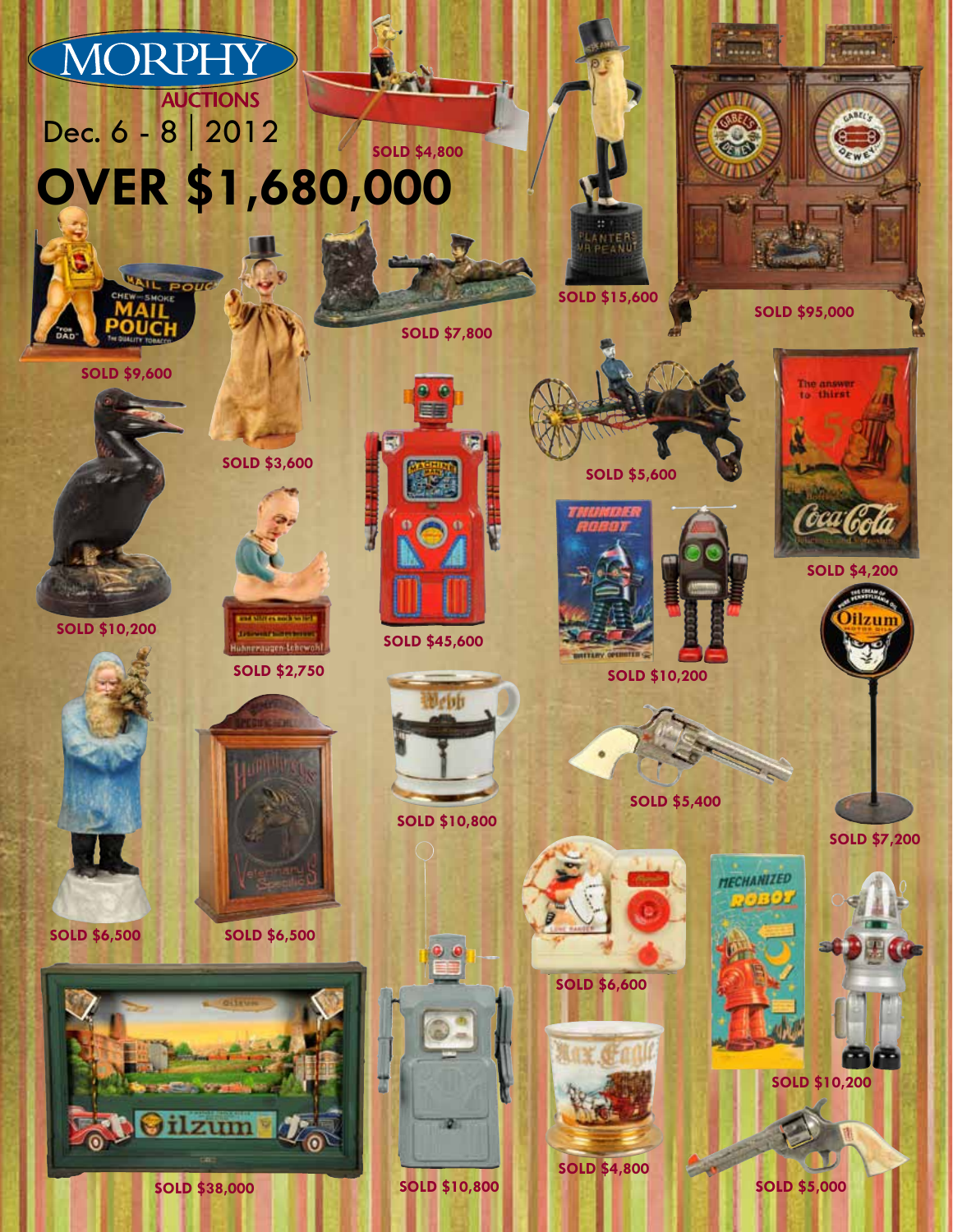| 1              | \$60.00              | 64       | \$270.00            | 128        | \$180.00                 | 201        | \$390.00             | 266        | \$240.00               | 330        | \$900.00            | 394        | \$300.00               |
|----------------|----------------------|----------|---------------------|------------|--------------------------|------------|----------------------|------------|------------------------|------------|---------------------|------------|------------------------|
| $\overline{2}$ | \$120.00             | 65       | \$1,140.00          | 129        | \$300.00                 | 202        | \$270.00             | 267        | \$480.00               | 332        | \$300.00            | 395        | \$1,320.00             |
| 3              | \$1,140.00           | 66       | \$60.00             | 130        | \$60.00                  | 203        | \$270.00             | 268        | \$180.00               | 333        | \$330.00            | 396        | \$330.00               |
| 4              | \$180.00             | 67       | \$600.00            | 131        | \$300.00                 | 204        | \$480.00             | 269        | \$1,080.00             | 334        | \$1,140.00          | 397        | \$4,200.00             |
| 5              | \$360.00             | 68       | \$90.00             | 132        | \$420.00                 | 205        | \$390.00             | 270        | \$780.00               | 335        | \$270.00            | 398        | \$3,300.00             |
| 6              | $\sqrt{$210.00}$     | 69       | \$60.00             | 133        | \$120.00                 | 206        | \$210.00             | 271        | \$120.00               | 336        | \$210.00            | 399        | \$3,600.00             |
| 7              | \$1,140.00           | 70       | \$180.00            | 134        | \$30.00                  | 207        | \$270.00             | 272        | \$120.00               | 337        | \$390.00            | 400        | \$180.00               |
| 8              | \$1,080.00           | 71       | \$900.00            | 135        | \$150.00                 | 208        | \$300.00             | 273        | \$180.00               | 338        | \$120.00            | 401        | \$360.00               |
| 9              | \$1,440.00           | 72       | \$180.00            | 136        | \$960.00                 | 209        | \$360.00             | 274        | \$510.00               | 339        | \$210.00            | 402        | \$270.00               |
| 10             | \$30.00              | 73       | \$390.00            | 137        | \$30.00                  | 210        | \$90.00              | 275        | \$510.00               | 340        | \$900.00            | 403        | \$660.00               |
| 11             | \$420.00             | 74       | \$240.00            | 138        | \$420.00                 | 212        | \$90.00              | 276        | \$210.00               | 341        | \$1,140.00          | 405        | \$360.00               |
| 12             | \$840.00             | 75       | \$2,160.00          | 139        | \$30.00                  | 214        | \$2,280.00           | 278        | \$1,080.00             | 342        | \$240.00            | 406        | \$150.00               |
| 13             | $\overline{$}450.00$ | 76       | \$150.00            | 140        | \$720.00                 | 215        | $\frac{1}{9}960.00$  | 279        |                        | 343        | \$1,560.00          | 407        | \$3,000.00             |
| 14             | \$150.00             | 77       | \$3,600.00          | 141        | \$720.00                 | 216        | \$900.00             | 280        | \$1,320.00<br>\$510.00 | 344        | \$1,320.00          | 408        | \$480.00               |
| 15             | \$510.00             | 78       | \$90.00             | 142        | \$60.00                  | 217        | \$1,440.00           | 281        | \$90.00                | 345        | \$6,600.00          | 409        | \$150.00               |
| 16             | \$1,440.00           | 79       | \$480.00            | 143        | \$90.00                  | 218        |                      | 282        | \$1,200.00             |            | \$90.00             | 410        |                        |
|                |                      |          |                     | 144        |                          |            | \$390.00             |            |                        | 346        |                     |            | \$1,680.00             |
| 17             | \$1,560.00           | 80       | \$150.00            |            | \$120.00                 | 219        | \$510.00             | 283        | \$1,080.00             | 347        | \$900.00            | 411        | \$540.00<br>\$1,920.00 |
| 18             | \$4,800.00           | 81       | \$60.00             | 145        | \$1,200.00               | 221        | \$1,920.00           | 284        | \$240.00               | 348        | \$540.00            | 412        |                        |
| 19             | \$600.00             | 82       | \$240.00            | 146        | \$2,400.00               | 222        | \$2,700.00           | 285        | \$1,140.00             | 349        | \$60.00             | 413        | \$6,000.00             |
| 20             | \$900.00             | 83       | \$90.00             | 147        | \$2,400.00               | 223        | \$2,280.00           | 286        | \$840.00               | 350        | \$420.00            | 414        | \$570.00               |
| 22             | \$2,400.00           | 84       | \$60.00             | 148        | \$1,200.00               | 224        | \$660.00             | 287        | \$1,440.00             | 351        | \$480.00            | 415        | \$7,200.00             |
| 23             | \$1,140.00           | 85       | \$60.00             | 149        | \$2,040.00               | 225        | \$660.00             | 288        | \$360.00               | 352        | \$90.00             | 416        | \$3,300.00             |
| 24<br>25       | \$240.00<br>\$600.00 | 86<br>87 | \$90.00<br>\$240.00 | 150<br>151 | \$1,020.00<br>\$1,920.00 | 226<br>227 | \$210.00<br>\$240.00 | 289<br>290 | \$360.00<br>\$240.00   | 353<br>354 | \$450.00<br>\$60.00 | 417<br>418 | \$2,040.00<br>\$300.00 |
|                |                      |          |                     |            |                          |            |                      |            |                        |            |                     |            |                        |
| 26             | \$720.00             | 88       | \$960.00            | 158        | \$840.00                 | 228        | \$390.00             | 291        | \$2,040.00             | 355        | \$1,140.00          | 419        | \$5,400.00             |
| 27             | \$150.00             | 89       | \$240.00            | 159        | \$1,200.00               | 229        | \$780.00             | 292        | \$1,200.00             | 356        | \$4,200.00          | 420        | \$240.00               |
| 28             | \$390.00             | 90       | \$210.00            | 160        | \$900.00                 | 230        | \$840.00             | 293        | \$1,440.00             | 357        | \$780.00            | 421        | \$390.00               |
| 29             | \$210.00             | 91       | \$120.00            | 161        | \$720.00                 | 231        | \$240.00             | 294        | \$1,920.00             | 358        | \$1,200.00          | 422        | \$120.00               |
| 30             | \$1,020.00           | 92       | \$90.00             | 162        | \$960.00                 | 232        | \$390.00             | 295        | \$300.00               | 359        | \$270.00            | 423        | \$90.00                |
| 31             | \$330.00             | 93       | \$90.00             | 163        | \$1,560.00               | 233        | \$510.00             | 296        | \$660.00               | 360        | \$150.00            | 424        | \$30.00                |
| 32             | \$330.00             | 94       | \$30.00             | 164        | \$960.00                 | 234        | \$510.00             | 297        | \$660.00               | 361        | \$3,600.00          | 426        | \$60.00                |
| 33             | \$210.00             | 96       | \$30.00             | 169        | \$1,320.00               | 235        | \$570.00             | 298        | \$360.00               | 362        | \$210.00            | 427        | \$30.00                |
| 34             | \$270.00             | 97       | \$120.00            | 170        | \$1,200.00               | 236        | \$1,440.00           | 299        | \$360.00               | 363        | \$300.00            | 428        | \$180.00               |
| 35             | \$1,560.00           | 98       | \$90.00             | 172        | \$450.00                 | 237        | \$1,200.00           | 300        | \$360.00               | 364        | \$270.00            | 429        | \$90.00                |
| 36             | \$150.00             | 99       | \$120.00            | 173        | \$210.00                 | 238        | \$1,320.00           | 301        | \$330.00               | 365        | \$150.00            | 430        | \$30.00                |
| 37             | \$180.00             | 100      | \$150.00            | 174        | \$270.00                 | 239        | \$1,320.00           | 302        | \$540.00               | 366        | \$360.00            | 431        | \$180.00               |
| 38             | \$210.00             | 101      | \$180.00            | 175        | \$210.00                 | 240        | \$2,700.00           | 303        | \$900.00               | 367        | \$270.00            | 432        | \$60.00                |
| 39             | \$960.00             | 102      | \$30.00             | 176        | \$270.00                 | 241        | \$180.00             | 304        | \$180.00               | 368        | \$1,560.00          | 433        | \$60.00                |
| 40             | \$180.00             | 103      | \$360.00            | 177        | \$90.00                  | 242        | \$840.00             | 305        | \$780.00               | 369        | \$6,600.00          | 434        | \$60.00                |
| 41             | \$90.00              | 104      | \$1,320.00          | 178        | \$30.00                  | 243        | \$1,140.00           | 306        | \$780.00               | 370        | \$1,020.00          | 435        | \$30.00                |
| 42             | \$90.00              | 105      | \$960.00            | 179        | \$240.00                 | 244        | \$540.00             | 307        | \$150.00               | 371        | \$15,600.00         | 436        | \$120.00               |
| 43             | \$180.00             | 106      | \$660.00            | 180        | \$330.00                 | 245        | \$1,200.00           | 308        | \$840.00               | 373        | \$150.00            | 437        | \$30.00                |
| 44             | \$150.00             | 107      | \$60.00             | 181        | \$90.00                  | 246        | \$510.00             | 309        | \$180.00               | 374        | \$180.00            | 438        | \$120.00               |
| 45             | \$210.00             | 109      | \$120.00            | 182        | \$210.00                 | 247        | \$1,200.00           | 310        | \$240.00               | 375        | \$270.00            | 439        | \$180.00               |
| 46             | \$3,300.00           | 110      | \$450.00            | 183        | \$180.00                 | 248        | \$900.00             | 311        | \$540.00               | 376        | \$360.00            | 440        | \$240.00               |
| 47             | \$1,080.00           | 111      | \$780.00            | 184        | \$480.00                 | 249        | \$1,560.00           | 312        | \$120.00               | 377        | \$180.00            | 441        | \$270.00               |
| 48             | \$150.00             | 112      | \$90.00             | 185        | \$330.00                 | 250        | \$840.00             | 313        | \$60.00                | 378        | \$270.00            | 442        | \$570.00               |
| 49             | \$120.00             | 113      | \$570.00            | 186        | \$450.00                 | 251        | \$1,800.00           | 314        | \$120.00               | 379        | \$240.00            | 444        | \$90.00                |
| 50             | \$1,920.00           | 114      | \$1,560.00          | 187        | \$420.00                 | 252        | \$330.00             | 315        | \$390.00               | 380        | \$390.00            | 445        | \$30.00                |
| 51             | \$120.00             | 115      | \$720.00            | 188        | \$180.00                 | 253        | \$390.00             | 316        | \$150.00               | 381        | \$1,080.00          | 446        | \$90.00                |
| 52             | \$450.00             | 116      | \$30.00             | 189        | \$330.00                 | 254        | \$1,920.00           | 317        | \$1,200.00             | 382        | \$1,020.00          | 447        | \$2,400.00             |
| 53             | \$60.00              | 117      | \$90.00             | 190        | \$300.00                 | 255        | \$960.00             | 318        | \$960.00               | 383        | \$1,320.00          | 448        | \$90.00                |
| 54             | \$360.00             | 118      | \$150.00            | 191        | \$240.00                 | 256        | \$2,400.00           | 320        | \$1,320.00             | 384        | \$1,560.00          | 449        | \$1,200.00             |
| 55             | \$180.00             | 119      | \$330.00            | 192        | \$210.00                 | 257        | \$540.00             | 321        | \$1,920.00             | 385        | \$540.00            | 450        | \$240.00               |
| 56             | \$10,800.00          | 120      | \$450.00            | 193        | \$360.00                 | 258        | \$300.00             | 322        | \$2,700.00             | 386        | \$900.00            | 451        | \$360.00               |
| 57             | \$180.00             | 121      | \$120.00            | 194        | \$720.00                 | 259        | \$1,200.00           | 323        | \$960.00               | 387        | \$1,200.00          | 452        | \$2,160.00             |
| 58             | \$60.00              | 122      | \$270.00            | 195        | \$150.00                 | 260        | \$210.00             | 324        | \$1,140.00             | 388        | \$1,080.00          | 453        | \$60.00                |
| 59             | \$90.00              | 123      | \$180.00            | 196        | \$150.00                 | 261        | \$450.00             | 325        | \$150.00               | 389        | \$150.00            | 454        | \$30.00                |
| 60             | \$210.00             | 124      | \$60.00             | 197        | \$90.00                  | 262        | \$540.00             | 326        | \$840.00               | 390        | \$270.00            | 455        | \$60.00                |
| 61             | \$450.00             | 125      | \$30.00             | 198        | \$120.00                 | 263        | \$1,140.00           | 327        | \$300.00               | 391        | \$1,020.00          | 456        | \$90.00                |
| 62             | \$30.00              | 126      | \$60.00             | 199        | \$240.00                 | 264        | \$840.00             | 328        | \$180.00               | 392        | \$360.00            | 457        | \$90.00                |
| 63             | \$120.00             | 127      | \$60.00             | 200        | \$210.00                 | 265        | \$1,320.00           | 329        | \$2,700.00             | 393        | \$3,300.00          | 458        | \$120.00               |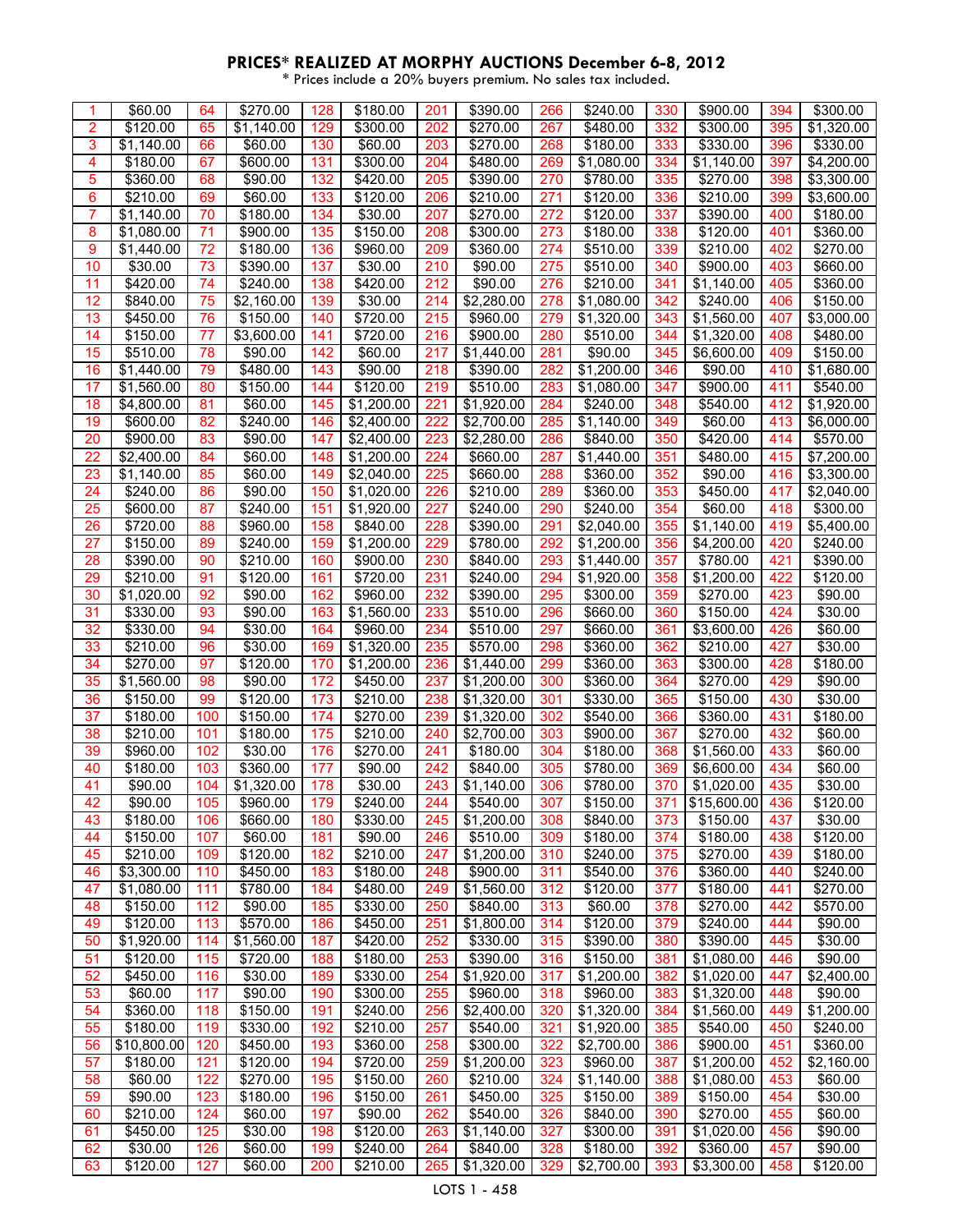| 460 | \$330.00               | 539 | \$390.00   | 604 | \$330.00            | 668 | \$510.00            | 732 | \$450.00   | 800 | \$300.00             | 865  | \$30.00    |
|-----|------------------------|-----|------------|-----|---------------------|-----|---------------------|-----|------------|-----|----------------------|------|------------|
| 461 | \$660.00               | 540 | \$2,400.00 | 605 | \$780.00            | 669 | \$540.00            | 733 | \$840.00   | 801 | \$120.00             | 866  | \$210.00   |
| 462 | \$90.00                | 541 | \$2,700.00 | 606 | \$570.00            | 670 | \$240.00            | 734 | \$120.00   | 802 | \$450.00             | 868  | \$300.00   |
| 463 | \$90.00                | 542 | \$480.00   | 607 | \$660.00            | 671 | \$60.00             | 735 | \$60.00    | 803 | \$30.00              | 870  | \$120.00   |
| 464 | \$90.00                | 543 | \$90.00    | 608 | \$540.00            | 672 | \$150.00            | 736 | \$150.00   | 804 | \$120.00             | 873A | \$1,080.00 |
| 466 | \$390.00               | 544 | \$270.00   | 609 | \$780.00            | 673 | \$210.00            | 738 | \$390.00   | 805 | \$120.00             | 874  | \$120.00   |
| 467 | \$570.00               | 545 | \$900.00   | 610 | \$1,920.00          | 674 | \$60.00             | 739 | \$120.00   | 806 | \$120.00             | 875  | \$90.00    |
| 468 | \$90.00                | 547 | \$450.00   | 611 | \$90.00             | 675 | \$90.00             | 740 | \$900.00   | 807 | \$240.00             | 876  | \$660.00   |
| 469 | \$90.00                | 548 | \$4,200.00 | 612 | \$1,080.00          | 676 | \$450.00            | 741 | \$120.00   | 808 | \$150.00             | 877  | \$60.00    |
| 470 | \$120.00               | 549 | \$1,200.00 | 613 | \$1,440.00          | 677 | \$390.00            | 742 | \$1,020.00 | 809 | \$120.00             | 878  | \$240.00   |
| 471 | \$120.00               | 551 | \$720.00   | 614 | \$720.00            | 678 | \$120.00            | 743 | \$1,440.00 | 810 | \$120.00             | 879  | \$120.00   |
| 472 | \$60.00                | 552 | \$240.00   | 615 | \$840.00            | 679 | \$1,800.00          | 745 | \$840.00   | 811 | \$120.00             | 880  | \$90.00    |
| 475 | \$210.00               | 553 | \$510.00   | 616 | \$840.00            | 680 | \$3,600.00          | 746 | \$780.00   | 812 | \$90.00              | 881  | \$60.00    |
| 476 | \$90.00                | 554 | \$1,140.00 | 617 | \$300.00            | 681 | \$2,700.00          | 747 | \$330.00   | 813 | \$30.00              | 887  | \$60.00    |
| 479 | \$60.00                | 555 | \$660.00   | 618 | \$1,140.00          | 682 | \$3,600.00          | 748 | \$270.00   | 814 | \$30.00              | 890  | \$60.00    |
| 480 | \$30.00                | 556 | \$330.00   | 619 | \$210.00            | 683 | \$180.00            | 749 | \$450.00   | 816 | \$90.00              | 893  | \$60.00    |
| 481 | \$60.00                | 557 | \$330.00   | 620 | \$210.00            | 684 | \$300.00            | 750 | \$210.00   | 817 | \$90.00              | 896  | \$240.00   |
| 483 | \$30.00                | 558 | \$480.00   | 621 | \$450.00            | 685 | \$420.00            | 751 | \$90.00    | 818 | \$90.00              | 899  | \$360.00   |
| 484 | \$60.00                | 559 | \$660.00   | 622 | \$540.00            | 686 | \$330.00            | 752 | \$300.00   | 819 | \$1,440.00           | 900  | \$540.00   |
| 485 | $\overline{$}30.00$    | 560 | \$540.00   | 623 | \$1,440.00          | 687 | \$90.00             | 753 | \$390.00   | 820 | $\overline{$}210.00$ | 900A | \$60.00    |
| 486 | \$30.00                | 561 | \$330.00   | 624 | \$270.00            | 688 | \$540.00            | 754 | \$300.00   | 821 | \$90.00              | 902  | \$300.00   |
| 487 | \$120.00               | 562 | \$450.00   | 625 | \$480.00            | 689 | \$120.00            | 755 | \$90.00    | 822 | \$150.00             | 903  | \$390.00   |
| 488 | \$37,200.00            | 563 | \$420.00   | 626 | \$3,600.00          | 690 | \$90.00             | 756 | \$1,020.00 | 823 | \$720.00             | 904  | \$240.00   |
| 492 | \$30.00                | 564 | \$1,800.00 | 627 | \$1,020.00          | 692 | \$720.00            | 758 | \$390.00   | 824 | \$720.00             | 906  | \$120.00   |
| 496 | \$60.00                | 565 | \$1,080.00 | 628 | \$4,500.00          | 693 | \$3,900.00          | 759 | \$210.00   | 825 | \$660.00             | 907  | \$90.00    |
| 498 | \$90.00                | 566 | \$3,600.00 | 629 | \$720.00            | 694 | \$1,320.00          | 760 | \$450.00   | 826 | \$120.00             | 908  | \$30.00    |
| 500 | \$270.00               | 567 | \$210.00   | 630 | \$330.00            | 695 | $\sqrt{480.00}$     | 761 | \$240.00   | 827 | \$150.00             | 910  | \$660.00   |
| 502 | \$390.00               | 568 | \$240.00   | 631 | \$90.00             | 696 | \$270.00            | 762 | \$360.00   | 828 | \$120.00             | 913  | \$240.00   |
| 503 | \$660.00               | 569 | \$330.00   | 633 | \$2,400.00          | 697 | \$150.00            | 763 | \$330.00   | 829 | \$120.00             | 915  | \$60.00    |
| 504 | \$1,560.00             | 571 | \$1,080.00 | 634 | \$180.00            | 698 | \$120.00            | 764 | \$300.00   | 830 | \$150.00             | 916  | \$210.00   |
| 505 | \$3,300.00             | 572 | \$1,140.00 | 635 | \$330.00            | 699 | \$720.00            | 766 | \$390.00   | 831 | \$120.00             | 917  | \$240.00   |
| 506 | \$900.00               | 573 | \$780.00   | 636 | \$390.00            | 700 | \$360.00            | 767 | \$90.00    | 832 | \$150.00             | 918  | \$840.00   |
| 507 | \$420.00               | 574 | \$2,700.00 | 637 | \$90.00             | 701 | $\frac{1}{3}360.00$ | 768 | \$180.00   | 833 | \$120.00             | 923  | \$90.00    |
| 508 | \$210.00               | 575 | \$510.00   | 638 | \$330.00            | 702 | \$60.00             | 769 | \$90.00    | 834 | \$180.00             | 924  | \$120.00   |
| 510 | \$1,440.00             | 576 | \$420.00   | 639 | \$240.00            | 703 | \$1,800.00          | 770 | \$30.00    | 835 | \$900.00             | 925  | \$120.00   |
| 511 | \$780.00               | 577 | \$2,160.00 | 640 | \$570.00            | 704 | \$540.00            | 771 | \$210.00   | 836 | \$330.00             | 927  | \$240.00   |
| 512 | $\overline{$}1,920.00$ | 578 | \$720.00   | 641 | \$330.00            | 705 | \$90.00             | 772 | \$60.00    | 837 | \$210.00             | 928  | \$30.00    |
| 513 | \$180.00               | 579 | \$300.00   | 642 | \$1,080.00          | 706 | \$150.00            | 773 | \$60.00    | 839 | \$9,600.00           | 929  | \$30.00    |
| 514 | \$240.00               | 580 | \$600.00   | 643 | \$90.00             | 707 | \$90.00             | 774 | \$60.00    | 840 | \$360.00             | 930  | \$210.00   |
| 515 | \$1,680.00             | 581 | \$210.00   | 644 | \$120.00            | 708 | \$300.00            | 775 | \$480.00   | 841 | \$840.00             | 931  | \$60.00    |
| 516 | \$1,320.00             | 582 | \$330.00   | 645 | \$2,400.00          | 709 | \$840.00            | 776 | \$270.00   | 842 | \$120.00             | 932  | \$30.00    |
| 517 | \$30.00                | 583 | \$450.00   | 646 | \$390.00            | 710 | \$1,800.00          | 777 | \$180.00   | 843 | $\frac{1}{3}300.00$  | 935  | \$120.00   |
| 518 | \$180.00               | 584 | \$120.00   | 647 | \$330.00            | 711 | \$4,800.00          | 778 | \$390.00   | 844 | \$120.00             | 936  | \$60.00    |
| 519 | \$270.00               | 585 | \$1,140.00 | 649 | \$720.00            | 712 | \$780.00            | 779 | \$390.00   | 845 | \$480.00             | 937  | \$60.00    |
| 520 | \$240.00               | 586 | \$3,300.00 | 650 | \$390.00            | 713 | \$210.00            | 780 | \$270.00   | 846 | \$1,440.00           | 938  | \$60.00    |
| 522 | \$60.00                | 587 | \$1,920.00 | 651 | \$660.00            | 714 | \$120.00            | 781 | \$300.00   | 847 | \$780.00             | 939  | \$60.00    |
| 523 | \$360.00               | 588 | \$330.00   | 652 | \$3,000.00          | 715 | \$720.00            | 782 | \$330.00   | 848 | \$30.00              | 943  | \$120.00   |
| 524 | \$660.00               | 589 | \$300.00   | 653 | \$480.00            | 716 | \$660.00            | 783 | \$90.00    | 849 | \$1,440.00           | 945  | \$60.00    |
| 525 | \$150.00               | 590 | \$90.00    | 654 | \$900.00            | 717 | \$210.00            | 784 | \$480.00   | 850 | \$180.00             | 946  | \$120.00   |
| 526 | \$180.00               | 591 | \$540.00   | 655 | \$5,700.00          | 718 | \$270.00            | 785 | \$330.00   | 851 | \$240.00             | 947  | \$150.00   |
| 527 | \$60.00                | 592 | \$660.00   | 656 | \$4,500.00          | 719 | \$1,920.00          | 787 | \$60.00    | 852 | \$330.00             | 948  | \$210.00   |
| 528 | \$240.00               | 593 | \$90.00    | 657 | \$1,140.00          | 720 | \$210.00            | 788 | \$510.00   | 853 | \$210.00             | 949  | \$90.00    |
| 529 | \$180.00               | 594 | \$120.00   | 658 | \$1,020.00          | 721 | \$150.00            | 790 | \$240.00   | 854 | \$90.00              | 950  | \$60.00    |
| 530 | \$120.00               | 595 | \$240.00   | 659 | \$3,300.00          | 723 | \$180.00            | 791 | \$90.00    | 856 | $\frac{1}{1}420.00$  | 951  | \$120.00   |
| 531 | \$150.00               | 596 | \$240.00   | 660 | \$90.00             | 724 | \$1,560.00          | 792 | \$150.00   | 857 | \$360.00             | 952  | \$2,400.00 |
| 532 | \$1,140.00             | 597 | \$270.00   | 661 | \$600.00            | 725 | \$420.00            | 793 | \$90.00    | 858 | \$90.00              | 953  | \$330.00   |
| 533 | \$720.00               | 598 | \$300.00   | 662 | \$210.00            | 726 | \$180.00            | 794 | \$330.00   | 859 | \$180.00             | 954  | \$330.00   |
| 534 | \$840.00               | 599 | \$420.00   | 663 | $\frac{1}{1}300.00$ | 727 | \$270.00            | 795 | \$360.00   | 860 | \$150.00             | 955  | \$60.00    |
| 535 | \$600.00               | 600 | \$450.00   | 664 | \$420.00            | 728 | \$300.00            | 796 | \$360.00   | 861 | \$180.00             | 956  | \$180.00   |
| 536 | \$600.00               | 601 | \$300.00   | 665 | \$720.00            | 729 | \$1,440.00          | 797 | \$840.00   | 862 | \$30.00              | 957  | \$120.00   |
| 537 | \$600.00               | 602 | \$1,200.00 | 666 | \$150.00            | 730 | \$1,560.00          | 798 | \$480.00   | 863 | \$60.00              | 958  | \$120.00   |
| 538 | \$660.00               | 603 | \$300.00   | 667 | \$90.00             | 731 | \$510.00            | 799 | \$120.00   | 864 | \$30.00              | 959  | \$270.00   |
|     |                        |     |            |     |                     |     |                     |     |            |     |                      |      |            |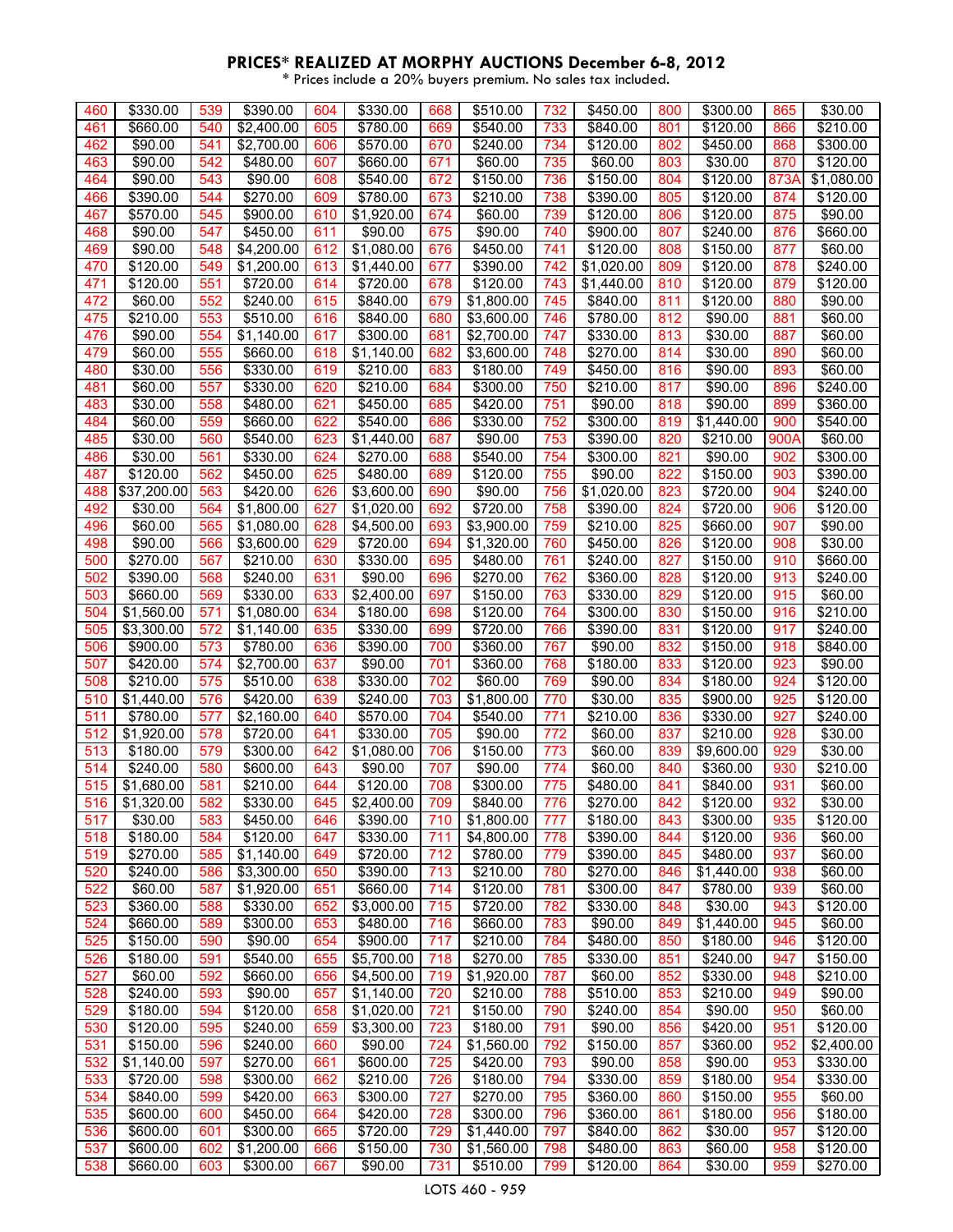| 960  | \$150.00         | 1052 | \$2,700.00             | 1114 | \$450.00             | 1176 | \$900.00               | 1241 | \$510.00              | 1303 | \$360.00   | 1373 | \$900.00   |
|------|------------------|------|------------------------|------|----------------------|------|------------------------|------|-----------------------|------|------------|------|------------|
| 961  | \$120.00         | 1053 | \$1,140.00             | 1115 | \$600.00             | 1177 | \$4,500.00             | 1242 | \$840.00              | 1304 | \$90.00    | 1374 | \$660.00   |
| 962  | \$240.00         | 1054 | \$1,080.00             | 1116 | \$900.00             | 1178 | \$2,280.00             | 1243 | \$1,440.00            | 1305 | \$60.00    | 1375 | \$300.00   |
|      |                  |      |                        |      |                      |      |                        |      |                       |      |            |      |            |
| 963  | \$240.00         | 1055 | \$2,400.00             | 1117 | \$720.00             | 1179 | \$3,000.00             | 1244 | \$720.00              | 1306 | \$330.00   | 1376 | \$720.00   |
| 964  | \$330.00         | 1056 | \$2,160.00             | 1118 | \$660.00             | 1180 | \$1,800.00             | 1245 | \$840.00              | 1307 | \$150.00   | 1377 | \$6,000.00 |
| 965  | \$60.00          | 1057 | \$4,500.00             | 1119 | \$780.00             | 1181 | \$6,000.00             | 1246 | \$390.00              | 1308 | \$90.00    | 1378 | \$570.00   |
| 966  | \$840.00         | 1058 | \$480.00               | 1120 | \$5,700.00           | 1183 | $\overline{1,320.00}$  | 1247 | \$900.00              | 1309 | \$330.00   | 1379 | \$270.00   |
| 967  | \$120.00         | 1059 | \$4,200.00             | 1121 | \$510.00             | 1184 | \$5,100.00             | 1248 | \$270.00              | 1310 | \$720.00   | 1380 | \$300.00   |
|      |                  |      |                        |      |                      |      |                        |      |                       |      |            |      |            |
| 968  | \$150.00         | 1060 | \$6,000.00             | 1122 | \$960.00             | 1185 | $\overline{$}2,280.00$ | 1249 | \$420.00              | 1311 | \$240.00   | 1381 | \$360.00   |
| 969  | \$90.00          | 1061 | \$5,700.00             | 1123 | \$2,700.00           | 1186 | \$1,200.00             | 1250 | \$270.00              | 1312 | \$540.00   | 1383 | \$480.00   |
| 1000 | \$450.00         | 1062 | \$6,600.00             | 1124 | \$360.00             | 1187 | \$570.00               | 1251 | \$210.00              | 1313 | \$210.00   | 1384 | \$240.00   |
| 1001 | \$210.00         | 1063 | \$900.00               | 1125 | \$1,440.00           | 1188 | \$480.00               | 1252 | \$420.00              | 1316 | \$180.00   | 1385 | \$540.00   |
|      |                  |      |                        |      |                      |      |                        |      |                       |      |            |      |            |
| 1002 | \$510.00         | 1064 | \$4,800.00             | 1126 | \$300.00             | 1189 | \$600.00               | 1253 | \$300.00              | 1317 | \$450.00   | 1386 | \$780.00   |
| 1003 | \$450.00         | 1065 | \$1,320.00             | 1127 | \$450.00             | 1190 | \$660.00               | 1254 | \$360.00              | 1318 | \$480.00   | 1387 | \$90.00    |
| 1004 | \$420.00         | 1066 | $\overline{$}1,800.00$ | 1128 | \$540.00             | 1191 | \$570.00               | 1255 | \$180.00              | 1319 | \$90.00    | 1388 | \$60.00    |
| 1005 | \$600.00         | 1067 | \$3,900.00             | 1129 | \$1,800.00           | 1193 | \$2,400.00             | 1256 | \$240.00              | 1320 | \$210.00   | 1390 | \$90.00    |
| 1006 | \$120.00         | 1068 | \$2,160.00             | 1130 | \$510.00             | 1194 | \$10,200.00            | 1257 | \$210.00              | 1321 | \$150.00   | 1391 | \$180.00   |
|      |                  |      |                        |      |                      |      |                        |      |                       |      |            |      |            |
| 1007 | \$840.00         | 1069 | \$570.00               | 1131 | \$360.00             | 1195 | \$540.00               | 1258 | \$960.00              | 1322 | \$270.00   | 1392 | \$90.00    |
| 1008 | \$210.00         | 1070 | \$900.00               | 1132 | \$1,140.00           | 1196 | \$600.00               | 1259 | \$840.00              | 1323 | \$210.00   | 1393 | \$180.00   |
| 1009 | \$300.00         | 1071 | \$840.00               | 1133 | \$270.00             | 1197 | \$780.00               | 1260 | \$210.00              | 1324 | \$270.00   | 1394 | \$300.00   |
| 1010 | \$600.00         | 1072 | \$960.00               | 1134 | \$780.00             | 1199 | \$900.00               | 1261 | \$1,560.00            | 1325 | \$330.00   | 1395 | \$330.00   |
| 1011 | \$180.00         | 1073 | \$840.00               | 1135 | \$10,200.00          | 1200 | $\overline{1,320.00}$  | 1262 | \$1,080.00            | 1326 | \$450.00   | 1396 | \$210.00   |
|      |                  |      |                        |      |                      |      |                        |      |                       |      |            |      |            |
| 1012 | \$1,920.00       | 1074 | \$3,300.00             | 1136 | \$1,140.00           | 1201 | \$840.00               | 1263 | \$720.00              | 1327 | \$180.00   | 1397 | \$210.00   |
| 1013 | \$300.00         | 1075 | \$2,040.00             | 1137 | \$450.00             | 1202 | \$600.00               | 1264 | $\overline{1,080.00}$ | 1328 | \$840.00   | 1398 | \$180.00   |
| 1014 | \$390.00         | 1076 | \$1,080.00             | 1138 | \$780.00             | 1203 | \$6,000.00             | 1265 | \$840.00              | 1329 | \$210.00   | 1399 | \$150.00   |
| 1015 | \$240.00         | 1077 | \$900.00               | 1139 | \$2,400.00           | 1204 | \$900.00               | 1266 | \$420.00              | 1330 | \$420.00   | 1400 | \$210.00   |
| 1016 | \$360.00         | 1078 | \$450.00               | 1140 | \$1,800.00           | 1205 | \$1,140.00             | 1267 | \$210.00              | 1331 | \$30.00    | 1401 | \$3,900.00 |
|      |                  |      |                        |      |                      |      |                        |      |                       |      |            |      |            |
| 1017 | \$420.00         | 1079 | \$660.00               | 1141 | \$10,200.00          | 1206 | \$840.00               | 1268 | \$240.00              | 1332 | \$1,020.00 | 1402 | \$4,500.00 |
| 1018 | \$390.00         | 1080 | \$4,200.00             | 1142 | \$4,800.00           | 1207 | \$480.00               | 1269 | \$1,320.00            | 1333 | \$510.00   | 1403 | \$3,900.00 |
| 1019 | \$390.00         | 1081 | \$780.00               | 1143 | \$2,160.00           | 1208 | \$660.00               | 1270 | \$960.00              | 1334 | \$120.00   | 1404 | \$4,500.00 |
| 1020 | \$600.00         | 1082 | \$450.00               | 1144 | \$2,280.00           | 1209 | \$2,400.00             | 1271 | \$600.00              | 1335 | \$270.00   | 1405 | \$1,800.00 |
| 1021 | \$90.00          | 1083 | \$450.00               | 1145 | \$960.00             | 1210 | \$3,900.00             | 1272 | $\overline{1,920.00}$ | 1336 | \$1,020.00 | 1406 | \$330.00   |
|      |                  |      |                        |      |                      |      |                        |      |                       |      |            |      |            |
| 1022 | \$270.00         | 1084 | \$4,800.00             | 1146 | \$540.00             | 1211 | \$5,100.00             | 1273 | \$450.00              | 1337 | \$660.00   | 1407 | \$210.00   |
| 1023 | \$2,160.00       | 1085 | \$660.00               | 1147 | \$1,320.00           | 1212 | \$570.00               | 1274 | \$510.00              | 1338 | \$1,140.00 | 1408 | \$780.00   |
| 1024 | \$900.00         | 1086 | \$120.00               | 1148 | \$960.00             | 1213 | \$960.00               | 1275 | \$360.00              | 1339 | \$150.00   | 1409 | \$60.00    |
| 1025 | \$780.00         | 1087 | \$1,680.00             | 1149 | \$1,200.00           | 1214 | \$510.00               | 1276 | \$1,800.00            | 1340 | \$6,600.00 | 1411 | \$180.00   |
| 1026 | \$660.00         | 1088 | \$600.00               | 1150 | \$960.00             | 1215 | \$1,560.00             | 1277 | \$150.00              | 1341 | \$1,440.00 | 1412 | \$120.00   |
|      |                  |      |                        |      |                      |      |                        |      |                       |      |            |      |            |
| 1027 | \$510.00         | 1089 | \$480.00               | 1151 | \$6,600.00           | 1216 | \$1,560.00             | 1278 | \$780.00              | 1342 | \$330.00   | 1413 | \$30.00    |
| 1028 | \$900.00         | 1090 | \$2,700.00             | 1152 | $\overline{$}330.00$ | 1217 | \$360.00               | 1279 | \$840.00              | 1343 | \$240.00   | 1414 | \$180.00   |
| 1029 | \$480.00         | 1091 | \$45,600.00            | 1153 | \$1,080.00           | 1218 | \$5,700.00             | 1280 | \$900.00              | 1344 | \$840.00   | 1415 | \$900.00   |
| 1030 | \$450.00         |      | 1092 \$10,200.00       | 1154 | \$780.00             | 1219 | \$1,080.00             | 1281 | \$210.00              | 1345 | \$510.00   | 1416 | \$330.00   |
| 1031 | $\sqrt{$480.00}$ |      | 1093 \$10,800.00       | 1155 | \$1,920.00           | 1220 | \$1,920.00             | 1282 | \$1,080.00            | 1346 | \$450.00   | 1417 | \$390.00   |
|      |                  |      |                        |      |                      |      |                        |      |                       |      |            |      |            |
| 1032 | \$270.00         | 1094 | \$7,200.00             | 1156 | \$600.00             | 1221 | \$2,700.00             | 1283 | \$450.00              | 1347 | \$420.00   | 1418 | \$420.00   |
| 1033 | \$1,140.00       | 1095 | \$8,400.00             | 1157 | \$120.00             | 1222 | \$1,200.00             | 1284 | \$840.00              | 1348 | \$210.00   | 1419 | \$300.00   |
| 1034 | \$960.00         | 1096 | \$450.00               | 1158 | \$1,320.00           | 1223 | \$900.00               | 1285 | \$1,440.00            | 1349 | \$150.00   | 1420 | \$420.00   |
| 1035 | \$2,700.00       | 1097 | \$1,560.00             | 1159 | \$2,400.00           | 1224 | \$660.00               | 1286 | \$90.00               | 1350 | \$90.00    | 1421 | \$330.00   |
| 1036 | \$5,100.00       | 1098 | \$2,040.00             | 1160 | \$1,800.00           | 1225 | \$450.00               | 1287 | \$60.00               | 1351 | \$90.00    | 1422 | \$270.00   |
|      |                  |      |                        |      |                      |      |                        |      |                       |      |            |      |            |
| 1037 | \$5,100.00       | 1099 | \$4,500.00             | 1161 | \$150.00             | 1226 | \$510.00               | 1288 | \$90.00               | 1353 | \$180.00   | 1423 | \$390.00   |
| 1038 | \$3,600.00       | 1100 | \$720.00               | 1162 | \$780.00             | 1227 | \$660.00               | 1289 | \$180.00              | 1354 | \$510.00   | 1424 | \$390.00   |
| 1039 | \$1,020.00       | 1101 | $\sqrt{$1,200.00}$     | 1163 | \$570.00             | 1228 | \$300.00               | 1290 | \$180.00              | 1355 | \$60.00    | 1425 | \$510.00   |
| 1040 | \$2,280.00       | 1102 | \$1,440.00             | 1164 | \$900.00             | 1229 | \$390.00               | 1291 | \$60.00               | 1356 | \$120.00   | 1426 | \$840.00   |
| 1041 | \$1,200.00       | 1103 | \$2,040.00             | 1165 | \$840.00             | 1230 | \$390.00               | 1292 | \$150.00              | 1357 | \$60.00    | 1427 | \$300.00   |
|      |                  |      |                        |      |                      |      |                        |      |                       |      |            |      |            |
| 1042 | \$960.00         | 1104 | \$1,140.00             | 1166 | \$6,600.00           | 1231 | \$540.00               | 1293 | \$90.00               | 1358 | \$60.00    | 1428 | \$450.00   |
| 1043 | \$3,300.00       | 1105 | \$780.00               | 1167 | \$3,600.00           | 1232 | \$330.00               | 1294 | \$60.00               | 1359 | \$330.00   | 1429 | \$330.00   |
| 1044 | \$3,300.00       | 1106 | \$1,320.00             | 1168 | \$6,000.00           | 1233 | \$480.00               | 1295 | \$150.00              | 1360 | \$180.00   | 1430 | \$240.00   |
| 1045 | \$840.00         | 1107 | \$780.00               | 1169 | \$1,680.00           | 1234 | \$660.00               | 1296 | \$120.00              | 1364 | \$30.00    | 1431 | \$300.00   |
| 1046 | \$1,680.00       | 1108 | \$900.00               | 1170 | \$7,800.00           | 1235 | \$840.00               | 1297 | \$330.00              | 1366 | \$90.00    | 1432 | \$1,020.00 |
|      |                  |      |                        |      |                      |      |                        |      |                       |      |            |      |            |
| 1047 | \$540.00         | 1109 | \$330.00               | 1171 | \$3,600.00           | 1236 | \$480.00               | 1298 | \$150.00              | 1368 | \$840.00   | 1433 | \$450.00   |
| 1048 | \$720.00         | 1110 | \$720.00               | 1172 | \$2,400.00           | 1237 | \$660.00               | 1299 | \$1,020.00            | 1369 | \$60.00    | 1434 | \$600.00   |
| 1049 | \$1,200.00       | 1111 | \$480.00               | 1173 | \$1,440.00           | 1238 | \$600.00               | 1300 | \$300.00              | 1370 | \$120.00   | 1435 | \$720.00   |
| 1050 | \$3,000.00       | 1112 | \$1,140.00             | 1174 | \$600.00             | 1239 | \$570.00               | 1301 | \$120.00              | 1371 | \$210.00   | 1436 | \$2,400.00 |
| 1051 | \$1,920.00       | 1113 | \$600.00               | 1175 | \$2,700.00           | 1240 | \$540.00               | 1302 | \$120.00              | 1372 | \$360.00   | 1437 | \$4,500.00 |
|      |                  |      |                        |      |                      |      |                        |      |                       |      |            |      |            |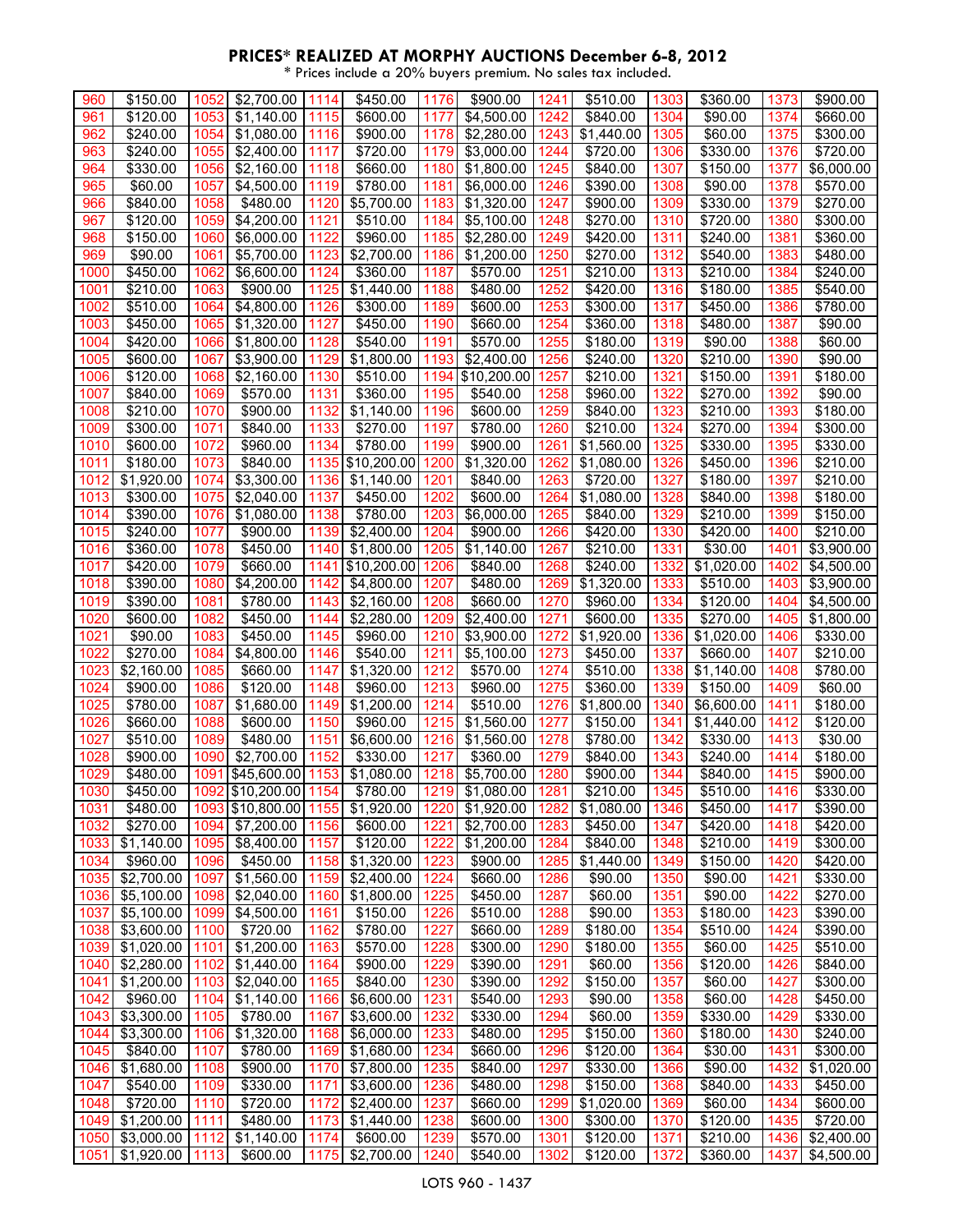| 1438 | \$180.00             | 1501 | \$420.00   | 1564 | \$150.00         | 1626         | \$300.00         | 1688 | \$240.00 | 1750 | \$120.00 | 1812  | \$90.00          |
|------|----------------------|------|------------|------|------------------|--------------|------------------|------|----------|------|----------|-------|------------------|
| 1439 | \$780.00             | 1502 | \$420.00   | 1565 | \$120.00         | 1627         | \$600.00         | 1689 | \$420.00 | 1751 | \$120.00 | 1813  | \$210.00         |
|      |                      |      |            |      |                  |              |                  |      |          |      |          |       |                  |
| 1440 | \$240.00             | 1503 | \$300.00   | 1566 | \$210.00         | 1628         | \$390.00         | 1690 | \$150.00 | 1752 | \$210.00 | 1814  | \$360.00         |
| 1441 | \$570.00             | 1504 | \$150.00   | 1567 | \$270.00         | 1629         | \$150.00         | 1691 | \$150.00 | 1753 | \$60.00  | 1815  | \$90.00          |
| 1442 | \$510.00             | 1505 | \$1,080.00 | 1568 | \$90.00          | 1630         | \$240.00         | 1692 | \$270.00 | 1754 | \$90.00  | 1816  | \$180.00         |
| 1443 | \$660.00             | 1506 | \$210.00   | 1569 | \$150.00         | 1631         | \$150.00         | 1693 | \$120.00 | 1755 | \$120.00 | 1817  | \$60.00          |
| 1444 | $\frac{1}{6660.00}$  | 1507 | \$600.00   | 1570 | \$150.00         | 1632         | $\sqrt{$420.00}$ | 1694 | \$30.00  | 1756 | \$120.00 | 1818  | \$150.00         |
| 1445 | \$1,020.00           | 1508 | \$570.00   | 1571 | \$120.00         | 1633         | \$120.00         | 1695 | \$90.00  | 1757 | \$150.00 | 1819  | \$570.00         |
| 1446 | \$570.00             | 1509 | \$360.00   | 1572 | \$60.00          | 1634         | \$210.00         | 1696 | \$90.00  | 1758 | \$90.00  | 1820  | \$90.00          |
| 1447 | \$840.00             | 1510 | \$1,020.00 | 1573 | \$210.00         | 1635         | \$390.00         | 1697 | \$540.00 | 1759 | \$180.00 | 1821  | \$60.00          |
| 1448 | \$600.00             | 1511 | \$30.00    | 1574 | \$60.00          | 1636         | \$300.00         | 1698 | \$420.00 | 1760 | \$120.00 | 1822  | \$390.00         |
| 1449 | \$420.00             | 1512 | \$300.00   | 1575 | \$60.00          | 1637         | \$150.00         | 1699 | \$120.00 | 1761 | \$180.00 | 1823  | \$720.00         |
| 1450 | \$420.00             | 1513 | \$90.00    | 1576 | \$150.00         | 1638         | \$270.00         | 1700 | \$180.00 | 1762 | \$210.00 | 1824  | \$60.00          |
| 1451 | \$720.00             | 1514 | \$240.00   | 1577 | \$120.00         | 1639         | \$600.00         | 1701 | \$240.00 | 1763 | \$120.00 | 1825  | \$150.00         |
| 1452 | \$570.00             | 1515 | \$120.00   | 1578 | \$180.00         | 1640         | \$360.00         | 1702 | \$90.00  | 1764 | \$300.00 | 1826  | \$390.00         |
| 1453 | \$270.00             | 1516 | \$240.00   | 1579 | \$120.00         | 1641         | \$390.00         | 1703 | \$240.00 | 1765 | \$300.00 | 1827  | \$150.00         |
| 1454 | \$1,200.00           | 1517 | \$210.00   | 1580 | \$270.00         | 1642         | \$480.00         | 1704 | \$240.00 | 1766 | \$180.00 | 1828  | \$450.00         |
|      |                      |      |            |      |                  |              |                  |      |          |      | \$360.00 |       |                  |
| 1455 | \$720.00             | 1518 | \$300.00   | 1581 | \$60.00          | 1643         | \$510.00         | 1705 | \$120.00 | 1767 |          | 1829  | \$180.00         |
| 1456 | \$780.00             | 1519 | \$360.00   | 1582 | \$60.00          | 1644         | \$1,140.00       | 1706 | \$270.00 | 1768 | \$180.00 | 1830  | \$240.00         |
| 1457 | \$330.00             | 1520 | \$210.00   | 1583 | \$60.00          | 1645         | \$390.00         | 1707 | \$240.00 | 1769 | \$330.00 | 1831  | \$180.00         |
| 1458 | \$720.00             | 1521 | \$390.00   | 1584 | \$120.00         | 1646         | $\sqrt{$}540.00$ | 1708 | \$90.00  | 1770 | \$210.00 | 1832  | \$240.00         |
| 1459 | \$1,080.00           | 1522 | \$390.00   | 1585 | \$120.00         | 1647         | \$330.00         | 1709 | \$90.00  | 1771 | \$360.00 | 1833  | \$150.00         |
| 1460 | \$1,680.00           | 1523 | \$270.00   | 1586 | \$180.00         | 1648         | \$900.00         | 1710 | \$90.00  | 1772 | \$360.00 | 1834  | \$90.00          |
| 1461 | \$360.00             | 1524 | \$120.00   | 1587 | \$90.00          | 1649         | \$660.00         | 1711 | \$150.00 | 1773 | \$240.00 | 1835  | \$2,400.00       |
| 1462 | \$2,280.00           | 1525 | \$150.00   | 1588 | \$30.00          | 1650         | \$960.00         | 1712 | \$300.00 | 1774 | \$60.00  | 1838  | \$390.00         |
| 1463 | \$2,280.00           | 1526 | \$150.00   | 1589 | \$180.00         | 1651         | \$600.00         | 1713 | \$60.00  | 1775 | \$150.00 | 1840  | \$90.00          |
| 1464 | $\overline{$}570.00$ | 1527 | \$330.00   | 1590 | \$90.00          | 1652         | \$780.00         | 1714 | \$210.00 | 1776 | \$180.00 | 1841  | \$660.00         |
| 1465 | \$360.00             | 1528 | \$390.00   | 1591 | \$240.00         | 1653         | \$210.00         | 1715 | \$180.00 | 1777 | \$120.00 | 1842  | \$360.00         |
| 1466 | \$960.00             | 1529 | \$300.00   | 1592 | \$210.00         | 1654         | \$600.00         | 1716 | \$420.00 | 1778 | \$150.00 | 1843  | \$420.00         |
| 1467 | \$240.00             | 1530 | \$330.00   | 1593 | \$150.00         | 1655         | \$210.00         | 1717 | \$420.00 | 1779 | \$840.00 | 1844  | \$90.00          |
| 1468 | \$210.00             | 1531 | \$180.00   | 1594 | \$540.00         | 1656         | \$90.00          | 1718 | \$60.00  | 1780 | \$210.00 | 1845  | \$330.00         |
| 1469 | \$360.00             | 1532 | \$180.00   | 1595 | \$150.00         | 1657         | \$180.00         | 1719 | \$90.00  | 1781 | \$360.00 | 1845A | \$360.00         |
| 1470 | \$270.00             | 1533 | \$150.00   | 1596 | \$660.00         | 1658         | \$300.00         | 1720 | \$120.00 | 1782 | \$270.00 | 1846  | \$360.00         |
| 1471 | \$360.00             | 1534 | \$90.00    | 1597 | \$450.00         | 1659         | \$360.00         | 1721 | \$120.00 | 1783 | \$300.00 | 1847  | \$420.00         |
| 1472 | \$420.00             | 1536 | \$240.00   | 1598 | \$210.00         | 1660         | \$240.00         | 1722 | \$360.00 | 1784 | \$120.00 | 1848  | \$270.00         |
| 1473 | \$420.00             | 1537 | \$210.00   | 1599 | \$360.00         | 1661         | \$330.00         | 1723 | \$180.00 | 1785 | \$360.00 | 1849  | $\sqrt{$270.00}$ |
|      | \$600.00             |      |            |      |                  |              |                  |      |          |      |          |       |                  |
| 1474 |                      | 1538 | \$420.00   | 1600 | \$360.00         | 1662<br>1663 | \$120.00         | 1724 | \$210.00 | 1786 | \$270.00 | 1850  | \$360.00         |
| 1475 | \$210.00             | 1539 | \$90.00    | 1601 | \$30.00          |              | \$180.00         | 1725 | \$330.00 | 1787 | \$120.00 | 1851  | \$570.00         |
| 1476 | \$660.00             | 1540 | \$180.00   | 1602 | \$420.00         | 1664         | \$180.00         | 1726 | \$300.00 | 1788 | \$270.00 | 1852  | \$390.00         |
| 1477 | \$1,320.00           | 1541 | \$30.00    | 1603 | \$90.00          | 1665         | \$150.00         | 1727 | \$300.00 | 1789 | \$60.00  | 1853  | \$390.00         |
| 1478 | \$780.00             | 1542 | \$120.00   | 1604 | \$240.00         | 1666         | \$150.00         | 1728 | \$300.00 | 1790 | \$60.00  | 1854  | \$360.00         |
| 1479 | \$360.00             | 1543 | \$210.00   | 1605 | \$90.00          | 1667         | \$120.00         | 1729 | \$360.00 | 1791 | \$30.00  | 1855  | \$360.00         |
| 1480 | \$360.00             | 1544 | \$120.00   | 1606 | \$270.00         | 1668         | \$150.00         | 1730 | \$240.00 | 1792 | \$90.00  | 1856  | \$450.00         |
| 1481 | \$330.00             | 1545 | \$90.00    | 1607 | \$60.00          | 1669         | \$450.00         | 1731 | \$330.00 | 1793 | \$90.00  | 1857  | \$2,040.00       |
| 1482 | \$270.00             | 1546 | \$90.00    | 1608 | $\sqrt{$120.00}$ | 1670         | \$270.00         | 1732 | \$180.00 | 1794 | \$30.00  | 1858  | \$720.00         |
| 1483 | \$420.00             | 1547 | \$90.00    | 1609 | \$90.00          | 1671         | \$120.00         | 1733 | \$600.00 | 1795 | \$90.00  | 1859  | \$210.00         |
| 1484 | \$360.00             | 1548 | \$120.00   | 1610 | \$120.00         | 1672         | \$270.00         | 1734 | \$360.00 | 1796 | \$240.00 | 1860  | \$330.00         |
| 1485 | \$210.00             | 1549 | \$90.00    | 1611 | \$120.00         | 1673         | \$330.00         | 1735 | \$480.00 | 1797 | \$60.00  | 1861  | \$660.00         |
| 1486 | \$240.00             | 1550 | \$480.00   | 1612 | \$210.00         | 1674         | \$270.00         | 1736 | \$330.00 | 1798 | \$60.00  | 1862  | \$900.00         |
| 1487 | \$300.00             | 1551 | \$180.00   | 1613 | \$420.00         | 1675         | \$450.00         | 1737 | \$180.00 | 1799 | \$510.00 | 1863  | \$1,080.00       |
| 1488 | \$240.00             | 1552 | \$240.00   | 1614 | \$180.00         | 1676         | \$150.00         | 1738 | \$780.00 | 1800 | \$270.00 | 1864  | \$1,140.00       |
| 1489 | \$150.00             | 1553 | \$150.00   | 1615 | \$120.00         | 1677         | \$210.00         | 1739 | \$420.00 | 1801 | \$120.00 | 1865  | \$780.00         |
| 1490 | \$420.00             | 1554 | \$90.00    | 1616 | \$390.00         | 1678         | \$180.00         | 1740 | \$240.00 | 1802 | \$360.00 | 1866  | \$360.00         |
| 1491 | \$270.00             | 1555 | \$180.00   | 1617 | \$180.00         | 1679         | \$180.00         | 1741 | \$360.00 | 1803 | \$570.00 | 1867  | \$60.00          |
| 1492 | \$330.00             | 1556 | \$30.00    | 1618 | \$30.00          | 1680         | \$210.00         | 1742 | \$510.00 | 1804 | \$270.00 | 1868  | \$1,080.00       |
| 1493 | \$150.00             | 1557 | \$270.00   | 1619 | \$510.00         | 1681         | \$510.00         | 1743 | \$450.00 | 1805 | \$120.00 | 1869  | \$210.00         |
| 1494 | \$360.00             | 1558 | \$60.00    | 1620 | \$240.00         | 1682         | \$120.00         | 1744 | \$510.00 | 1806 | \$660.00 | 1870  | \$390.00         |
|      | \$450.00             | 1559 | \$240.00   | 1621 | \$180.00         |              |                  |      |          | 1807 | \$30.00  |       | \$90.00          |
| 1495 |                      |      |            |      |                  | 1683         | \$780.00         | 1745 | \$420.00 |      |          | 1872  |                  |
| 1496 | \$300.00             | 1560 | \$240.00   | 1622 | \$180.00         | 1684         | \$240.00         | 1746 | \$180.00 | 1808 | \$150.00 | 1873  | \$960.00         |
| 1497 | \$360.00             | 1561 | \$30.00    | 1623 | \$180.00         | 1685         | \$210.00         | 1747 | \$270.00 | 1809 | \$240.00 | 1874  | \$360.00         |
| 1498 | \$1,200.00           | 1562 | \$150.00   | 1624 | \$300.00         | 1686         | \$90.00          | 1748 | \$300.00 | 1810 | \$330.00 | 1875  | \$720.00         |
| 1499 | \$480.00             | 1563 | \$180.00   | 1625 | \$420.00         | 1687         | \$240.00         | 1749 | \$330.00 | 1811 | \$360.00 | 1876  | \$210.00         |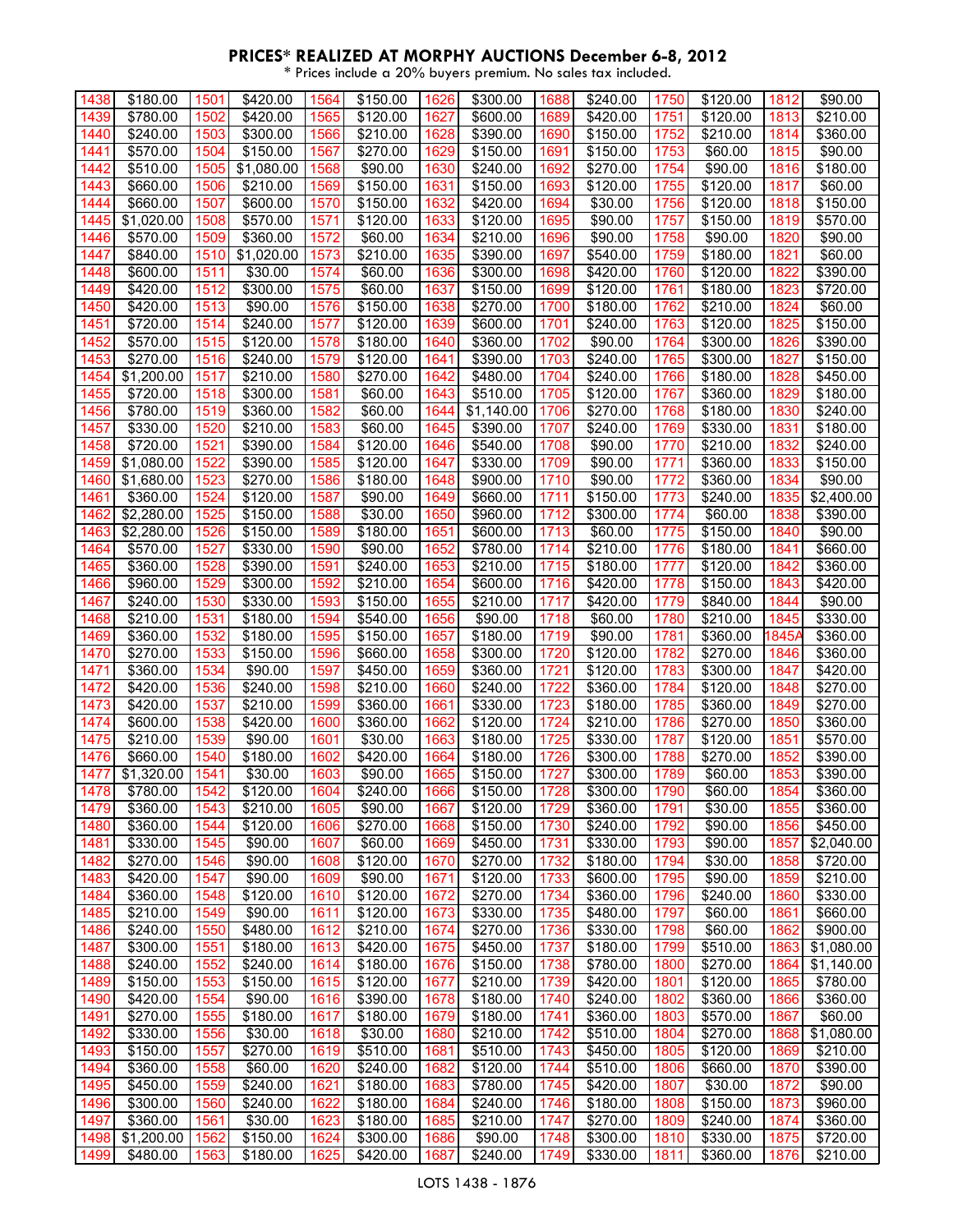| 1877 | \$570.00   | 1956 | \$390.00         | 2022 | \$60.00              | 2086 | \$180.00   | 2148 | \$90.00    | 2227 | \$90.00    | 2342 | \$210.00             |
|------|------------|------|------------------|------|----------------------|------|------------|------|------------|------|------------|------|----------------------|
| 1878 | \$840.00   | 1957 | \$270.00         | 2023 | \$570.00             | 2087 | \$60.00    | 2149 | \$2,700.00 | 2228 | \$390.00   | 2348 | \$120.00             |
| 1879 | \$600.00   | 1958 | \$90.00          | 2024 | \$270.00             | 2088 | \$120.00   | 2150 | \$150.00   | 2229 | \$1,680.00 | 2351 | \$120.00             |
| 1880 | \$780.00   | 1959 | \$600.00         | 2025 | \$300.00             | 2089 | \$150.00   | 2151 | \$90.00    | 2233 | \$120.00   | 2352 | \$210.00             |
|      |            |      |                  |      |                      |      |            |      |            |      |            |      |                      |
| 1881 | \$360.00   | 1960 | \$390.00         | 2028 | \$420.00             | 2090 | \$120.00   | 2152 | \$600.00   | 2236 | \$30.00    | 2356 | $\frac{1}{2}240.00$  |
| 1882 | \$120.00   | 1961 | \$330.00         | 2029 | \$210.00             | 2091 | \$120.00   | 2153 | \$150.00   | 2238 | \$60.00    | 2358 | \$90.00              |
| 1884 | \$540.00   | 1962 | \$60.00          | 2030 | $\overline{$}180.00$ | 2092 | \$60.00    | 2154 | \$90.00    | 2239 | \$150.00   | 2360 | \$120.00             |
| 1885 | \$780.00   | 1963 | \$210.00         | 2031 | \$360.00             | 2093 | \$240.00   | 2155 | \$90.00    | 2240 | \$90.00    | 2361 | \$210.00             |
| 1900 | \$1,080.00 | 1964 | \$210.00         | 2032 | \$300.00             | 2094 | \$210.00   | 2156 | \$480.00   | 2242 | \$660.00   | 2367 | \$150.00             |
|      |            |      |                  |      |                      |      |            |      |            |      |            |      |                      |
| 1901 | \$600.00   | 1965 | \$1,440.00       | 2033 | \$360.00             | 2095 | \$660.00   | 2157 | \$480.00   | 2243 | \$180.00   | 2368 | \$90.00              |
| 1902 | \$240.00   | 1966 | \$1,140.00       | 2034 | \$360.00             | 2096 | \$60.00    | 2158 | \$1,140.00 | 2245 | \$150.00   | 2371 | \$360.00             |
| 1903 | \$120.00   | 1967 | \$6,600.00       | 2035 | \$240.00             | 2097 | \$360.00   | 2159 | \$390.00   | 2247 | \$240.00   | 2372 | \$180.00             |
| 1904 | \$240.00   | 1968 | \$600.00         | 2036 | \$360.00             | 2098 | \$510.00   | 2160 | \$360.00   | 2248 | \$180.00   | 2374 | \$60.00              |
| 1905 | \$90.00    | 1969 | \$1,320.00       | 2037 | \$270.00             | 2099 | \$450.00   | 2161 | \$180.00   | 2249 | \$390.00   | 2375 | \$180.00             |
| 1906 | \$120.00   | 1970 | $\sqrt{$270.00}$ | 2038 | \$330.00             | 2100 | \$90.00    | 2163 | \$120.00   | 225' | \$1,140.00 | 2378 | \$270.00             |
|      |            |      |                  |      |                      |      |            |      |            |      |            |      |                      |
| 1907 | \$30.00    | 1971 | \$270.00         | 2039 | \$510.00             | 2101 | \$420.00   | 2168 | \$90.00    | 2252 | \$1,440.00 | 2379 | \$120.00             |
| 1908 | \$150.00   | 1972 | \$270.00         | 2040 | \$60.00              | 2102 | \$450.00   | 2169 | \$180.00   | 2253 | \$540.00   | 2382 | \$150.00             |
| 1909 | \$30.00    | 1973 | \$660.00         | 2041 | \$660.00             | 2103 | \$150.00   | 2170 | \$210.00   | 2254 | \$570.00   | 2383 | \$90.00              |
| 1910 | \$60.00    | 1974 | \$240.00         | 2042 | \$360.00             | 2104 | \$180.00   | 2172 | \$120.00   | 2255 | \$120.00   | 2384 | \$60.00              |
| 1911 | \$240.00   | 1975 | \$660.00         | 2043 | \$150.00             | 2105 | \$150.00   | 2173 | \$60.00    | 2257 | \$840.00   | 2385 | \$60.00              |
|      |            |      |                  |      |                      | 2106 | \$390.00   |      |            | 2259 |            | 2387 |                      |
| 1912 | \$150.00   | 1976 | \$270.00         | 2044 | \$450.00             |      |            | 2174 | \$360.00   |      | \$120.00   |      | \$240.00             |
| 1913 | \$30.00    | 1977 | \$180.00         | 2045 | \$150.00             | 2107 | \$1,680.00 | 2175 | \$330.00   | 2260 | \$240.00   | 2388 | \$420.00             |
| 1914 | \$510.00   | 1978 | \$90.00          | 2046 | \$270.00             | 2108 | \$840.00   | 2176 | \$90.00    | 2261 | \$120.00   | 2389 | \$180.00             |
| 1915 | \$270.00   | 1979 | \$120.00         | 2047 | \$30.00              | 2109 | \$150.00   | 2177 | \$3,600.00 | 2265 | \$300.00   | 2390 | \$300.00             |
| 1916 | \$120.00   | 1980 | \$1,440.00       | 2048 | \$120.00             | 2110 | \$180.00   | 2178 | \$90.00    | 2266 | \$300.00   | 2392 | \$420.00             |
| 1917 | \$240.00   | 1981 | \$840.00         | 2049 | \$60.00              | 2111 | \$210.00   | 2179 | \$480.00   | 2267 | \$240.00   | 2393 | \$300.00             |
|      |            |      |                  |      |                      | 2112 |            |      |            |      |            | 2397 |                      |
| 1918 | \$150.00   | 1983 | \$5,100.00       | 2050 | \$90.00              |      | \$330.00   | 2180 | \$60.00    | 2269 | \$360.00   |      | \$90.00              |
| 1919 | \$60.00    | 1984 | \$330.00         | 2051 | \$300.00             | 2113 | \$300.00   | 2181 | \$30.00    | 2272 | \$450.00   | 2399 | \$840.00             |
| 1920 | \$390.00   | 1985 | \$60.00          | 2052 | \$60.00              | 2114 | \$720.00   | 2182 | \$1,800.00 | 2274 | \$660.00   | 2400 | $\overline{$}210.00$ |
| 1921 | \$210.00   | 1986 | \$390.00         | 2053 | \$60.00              | 2115 | \$390.00   | 2187 | \$150.00   | 2275 | \$210.00   | 2402 | \$150.00             |
| 1922 | \$30.00    | 1987 | \$720.00         | 2054 | \$90.00              | 2116 | \$210.00   | 2189 | \$150.00   | 2277 | \$90.00    | 2408 | \$450.00             |
| 1923 | \$150.00   | 1988 | \$570.00         | 2055 | \$180.00             | 2117 | \$2,040.00 | 2191 | \$120.00   | 2278 | \$180.00   | 2409 | \$150.00             |
| 1924 | \$240.00   | 1989 | \$270.00         | 2056 | \$180.00             | 2118 | \$180.00   | 2192 | \$720.00   | 2280 | \$90.00    | 2411 | \$210.00             |
|      | \$120.00   |      |                  | 2057 |                      | 2119 | \$120.00   | 2193 | \$270.00   | 2281 |            | 2412 | \$150.00             |
| 1925 |            | 1990 | \$300.00         |      | \$30.00              |      |            |      |            |      | \$30.00    |      |                      |
| 1926 | \$180.00   | 1992 | \$1,200.00       | 2058 | \$60.00              | 2120 | \$330.00   | 2194 | \$450.00   | 2282 | \$60.00    | 2413 | \$120.00             |
| 1927 | \$390.00   | 1993 | \$300.00         | 2059 | \$30.00              | 2121 | \$780.00   | 2197 | \$1,080.00 | 2283 | \$210.00   | 2414 | \$150.00             |
| 1928 | \$780.00   | 1994 | \$840.00         | 2060 | \$360.00             | 2122 | \$360.00   | 2198 | \$240.00   | 2289 | \$120.00   | 2418 | \$60.00              |
| 1929 | \$150.00   | 1995 | \$240.00         | 2061 | \$360.00             | 2123 | \$780.00   | 2199 | \$150.00   | 2290 | \$30.00    | 2419 | \$120.00             |
| 1931 | \$180.00   | 1997 | \$330.00         | 2062 | \$300.00             | 2124 | \$600.00   | 2200 | \$210.00   | 2291 | \$120.00   | 2420 | \$450.00             |
| 1932 | \$120.00   | 1998 | \$210.00         | 2063 | \$240.00             | 2125 | \$360.00   | 2201 | \$300.00   | 2292 | \$420.00   | 2423 | $\overline{$}120.00$ |
|      |            |      |                  |      |                      |      |            |      |            |      |            |      |                      |
| 1933 | \$90.00    | 1999 | \$210.00         | 2064 | \$510.00             | 2126 | \$360.00   | 2202 | \$90.00    | 2293 | \$300.00   | 2426 | \$270.00             |
| 1934 | \$300.00   | 2000 | \$300.00         | 2065 | \$600.00             | 2127 | \$510.00   | 2203 | \$210.00   | 2296 | \$60.00    | 2427 | \$180.00             |
| 1935 | \$1,800.00 | 2001 | \$330.00         | 2066 | \$420.00             | 2128 | \$660.00   | 2204 | \$360.00   | 2305 | \$660.00   | 2433 | \$120.00             |
| 1937 | \$180.00   | 2002 | \$240.00         | 2067 | \$300.00             | 2129 | \$420.00   | 2205 | \$210.00   | 2306 | \$960.00   | 2434 | \$30.00              |
| 1938 | \$180.00   | 2003 | \$240.00         | 2068 | \$60.00              | 2130 | \$150.00   | 2206 | \$240.00   | 2307 | \$510.00   | 2436 | \$120.00             |
| 1939 | \$840.00   | 2004 | \$120.00         | 2069 | \$150.00             | 2131 | \$210.00   | 2208 | \$90.00    | 2308 | \$960.00   | 2437 | \$960.00             |
| 1940 | \$420.00   | 2005 | \$240.00         | 2070 | \$330.00             | 2132 | \$120.00   | 2209 | \$120.00   | 2309 | \$210.00   | 2438 | \$420.00             |
| 1941 | \$180.00   | 2006 | \$450.00         | 2071 | \$240.00             | 2133 | \$330.00   | 2210 | \$240.00   | 2310 | \$120.00   | 2439 | \$390.00             |
|      |            |      |                  |      |                      |      |            |      |            |      |            |      |                      |
| 1942 | \$150.00   | 2007 | \$420.00         | 2072 | \$270.00             | 2134 | \$300.00   | 2212 | \$420.00   | 2314 | \$360.00   | 2441 | \$60.00              |
| 1943 | \$60.00    | 2008 | \$960.00         | 2073 | \$270.00             | 2135 | \$240.00   | 2213 | \$540.00   | 2316 | \$330.00   | 2446 | \$780.00             |
| 1944 | \$150.00   | 2009 | \$390.00         | 2074 | \$300.00             | 2136 | \$330.00   | 2214 | \$150.00   | 2318 | \$300.00   | 2447 | \$660.00             |
| 1945 | \$150.00   | 2010 | \$180.00         | 2075 | \$150.00             | 2137 | \$360.00   | 2215 | \$90.00    | 2319 | \$270.00   | 2450 | \$3,300.00           |
| 1946 | \$450.00   | 2011 | \$60.00          | 2076 | \$270.00             | 2138 | \$390.00   | 2216 | \$240.00   | 2321 | \$180.00   | 2453 | \$60.00              |
| 1947 | \$780.00   | 2012 | \$180.00         | 2077 | \$60.00              | 2139 | \$60.00    | 2217 | \$150.00   | 2322 | \$270.00   | 2467 | \$120.00             |
|      |            |      |                  |      |                      |      |            |      |            |      |            |      |                      |
| 1948 | \$330.00   | 2013 | \$270.00         | 2078 | \$360.00             | 2140 | \$150.00   | 2218 | \$120.00   | 2323 | \$1,140.00 | 2468 | \$120.00             |
| 1949 | \$90.00    | 2015 | \$300.00         | 2079 | \$120.00             | 2141 | \$150.00   | 2219 | \$180.00   | 2326 | \$900.00   | 2469 | \$90.00              |
| 1950 | \$390.00   | 2016 | \$240.00         | 2080 | \$660.00             | 2142 | \$180.00   | 2220 | \$480.00   | 2330 | \$270.00   | 2470 | \$90.00              |
| 1951 | \$5,400.00 | 2017 | \$300.00         | 2081 | \$90.00              | 2143 | \$330.00   | 2221 | \$120.00   | 2331 | \$150.00   | 2476 | \$1,680.00           |
| 1952 | \$240.00   | 2018 | \$180.00         | 2082 | \$60.00              | 2144 | \$270.00   | 2222 | \$270.00   | 2332 | \$90.00    | 2480 | \$30.00              |
| 1953 | \$390.00   | 2019 | \$600.00         | 2083 | \$90.00              | 2145 | \$390.00   | 2223 | \$60.00    | 2334 | \$240.00   | 2481 | \$90.00              |
| 1954 | \$960.00   | 2020 | \$90.00          | 2084 | \$90.00              | 2146 | \$120.00   | 2225 | \$120.00   | 2337 | \$3,000.00 | 2484 | \$120.00             |
|      |            |      |                  |      |                      |      |            |      |            |      |            |      |                      |
| 1955 | \$360.00   | 2021 | \$210.00         | 2085 | \$150.00             | 2147 | \$60.00    | 2226 | \$90.00    | 2341 | \$180.00   | 2485 | \$1,080.00           |